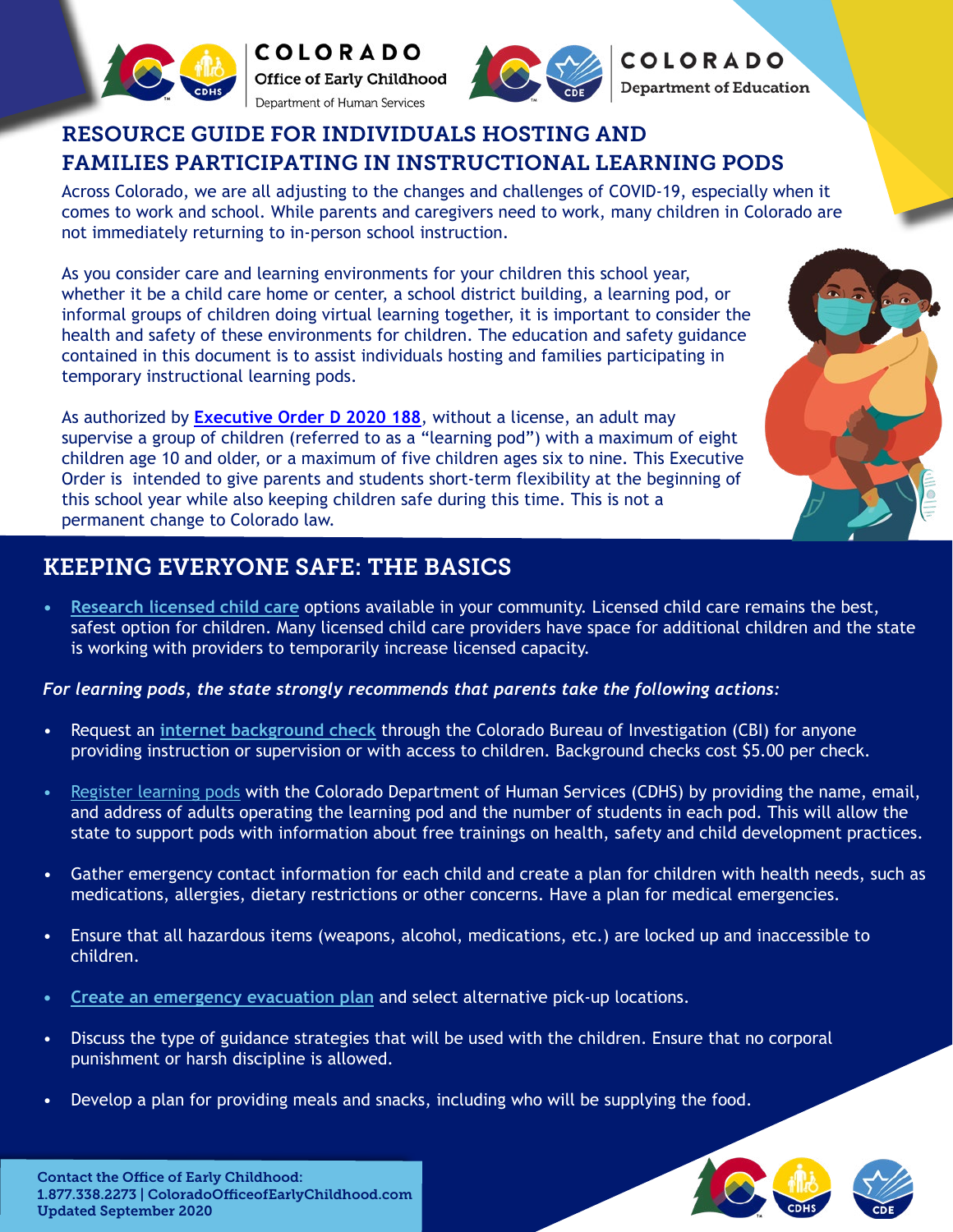# KEEPING EVERYONE SAFE: HOW TO BE COVID READY

- **• [Develop screening procedures](https://covid19.colorado.gov/symptom-screening)** to check for symptoms of COVID-19 daily and discuss when children must be sent home or may not attend.
- Inform your **[local public health department](https://www.colorado.gov/pacific/cdphe/find-your-local-public-health-agency)** of any suspected or known cases of COVID-19.
- Ensure you have supplies including **[face coverings](https://covid19.colorado.gov/mask-guidance#MasksAtSchoolFAQ)**, **[cleaning and](https://www.epa.gov/pesticide-registration/list-n-disinfectants-use-against-sars-cov-2-covid-19) [disinfecting supplies](https://www.epa.gov/pesticide-registration/list-n-disinfectants-use-against-sars-cov-2-covid-19)**, soap and hand sanitizer, and a thermometer.
- Encourage physical distancing by marking off designated learning areas that are 6 feet apart.
- Communicate who will be responsible for facilitating the instructional learning pod, and talk about any other individuals that will be at the home while providing the instruction. Limit any outside visitors.

## WHILE CHILDREN ARE IN ATTENDANCE

- Ensure that sick children stay home and screen children for symptoms of COVID-19 prior to attendance each day.
- Have children wear a face covering, practice physical distancing, and keep consistent groups of children to the extent possible.
- Try to eliminate shared use of learning materials to the extent possible.
- Practice good **[hand washing](https://www.cdc.gov/handwashing/when-how-handwashing.html)** throughout the day, upon arrival, after using the bathroom, and before meals and snacks.
- Clean and disinfect surfaces throughout the day and after providing meals and snacks.
- Continually communicate to families on any updated procedures or changes to scheduling.



## AFTER CHILDREN LEAVE/PRIOR TO CHILDREN'S ARRIVAL EACH DAY

• Clean and disinfect all surfaces and materials.

Contact the Office of Early Childhood: 1.877.338.2273 | [ColoradoOfficeofEarlyChildhood.com](http://coloradoofficeofearlychildhood.force.com/oec?lang=en) Updated September 2020



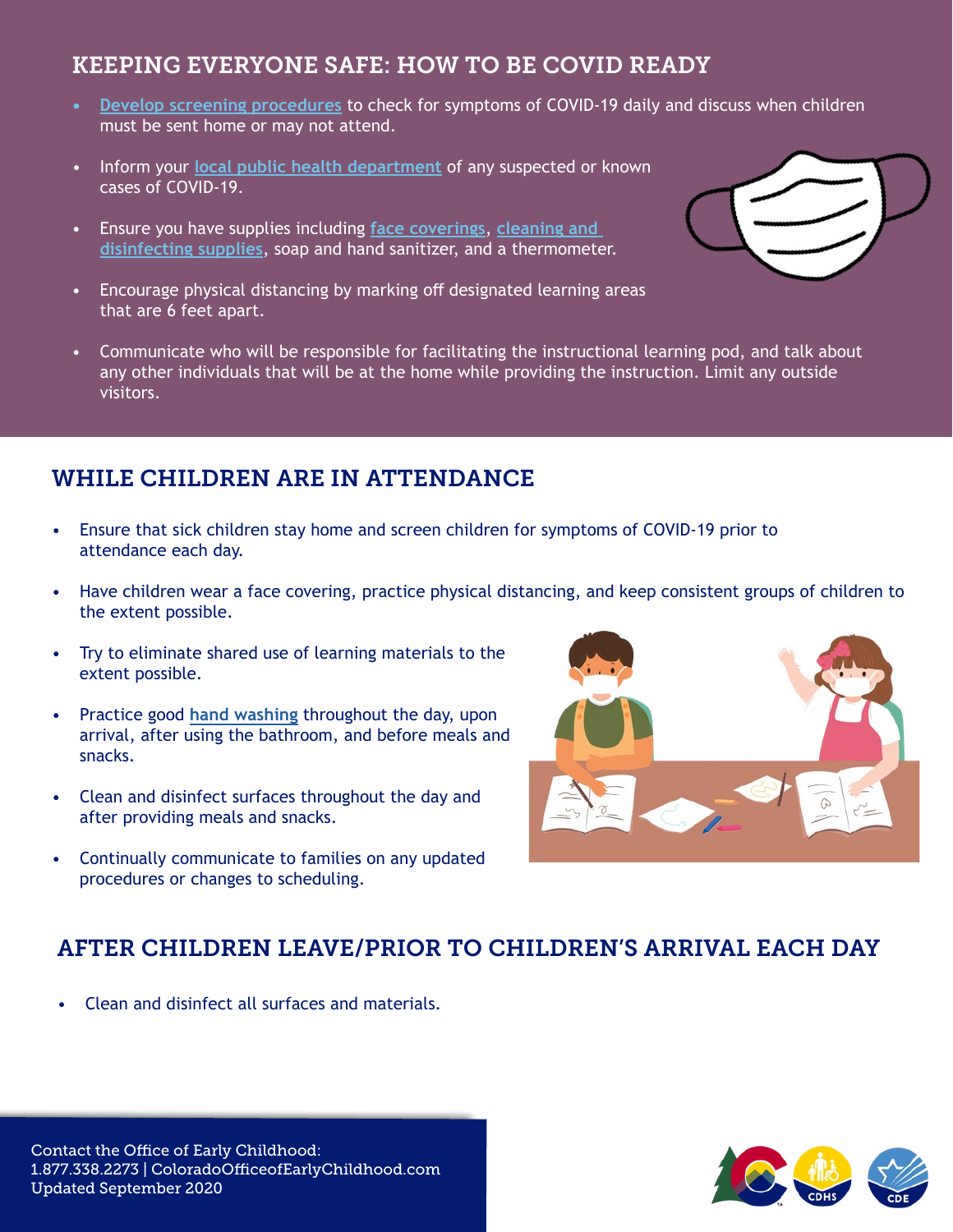# GUIDANCE ON LEARNING POD STRUCTURES FROM THE COLORADO DEPARTMENT OF EDUCATION (CDE)

*When considering a learning pod for your child, it's important to understand the implications for how the pod functions.* 

#### LEARNING POD BASICS

Learning pods are a new phenomenon and have many variations. The biggest distinction is whether students are enrolled in their local public school. This difference has implications for parents to consider.

### THINGS TO KEEP IN MIND: LEARNING PODS FOR STUDENTS ENROLLED IN PUBLIC SCHOOL

- For students enrolled in public school, school districts facilitate the curriculum, and students are responsible for completing assignments and meeting the attendance and behavioral expectations of the school. You can be assured your child(ren) are learning what they need to be successful in the next school year.
- Learning pods that are offered by school districts are not subject to any additional licensing requirements.
- The learning pod leader (whoever is supervising the students) functions like a tutor, helping students to understand independent learning activities and providing supervision. The pod may meet in the school, in a licensed child care setting, or in a private home.
- Attendance requirements still apply! Students will still need to understand and follow the attendance policies for their school.
- Your student will still receive grades and is responsible for their schoolwork. This is especially important for high school students who need to maintain continuity for high school transcripts.
- Students can return to in-person instruction easily as conditions change and be up to speed with their grade-level peers.